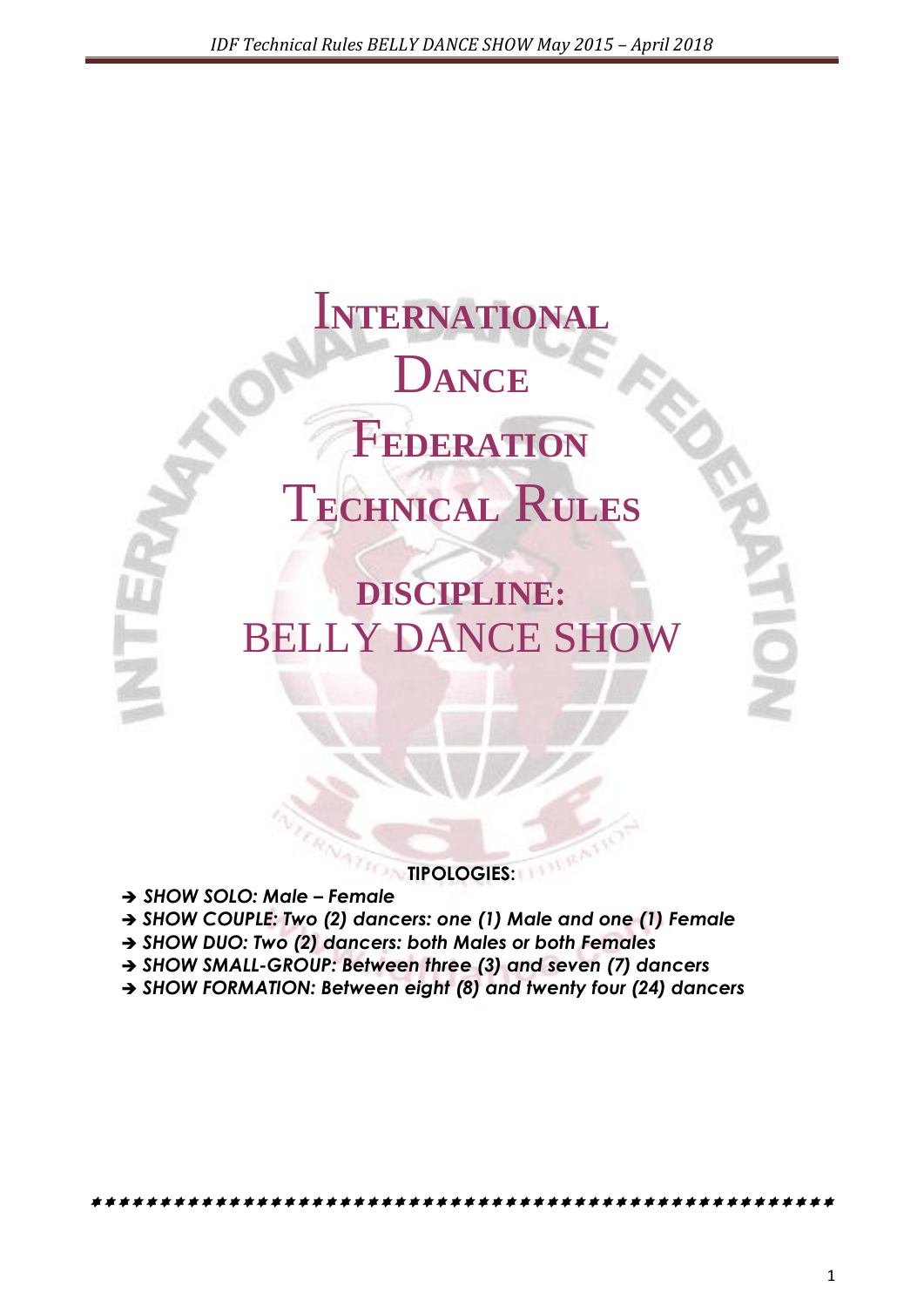# *COMMON RULES*

- State regulations in the situations not mentioned in these requiditions, decisions will be made by the RESTRICTED TECHNICAL COMMITTEE and the IDF GENERAL SECRETARY.
- Dancer's age is considered with referral to the calendar year (1st January 31st December). Dancer who participates in Ranking Competition that starts in October will be considered with referral to the following calendar year (which means one (1) year older) and age category are divided as follow:
	- **MINI:** All dancers from the age of six (**6**) to the age of nine (**9**)(Solo Duo Couples Small Groups – Formations);
	- **YOUTH:** All dancers from the age of ten (**10**) to the age of thirteen (**13**) (Solo Duo Couples – Small Groups – Formations);
	- **JUNIOR:** All dancers from the age of fourteen (**14**) to the age of sixteen (**16**) (Solo Duo – Couples – Small Groups – Formations);
	- **ADULT:** All dancers from the age of seventeen (**17**)to the age of thirty four (**34**)( Solo – Duo – Couples – Small Groups – Formations);
	- **SENIOR:** All dancers at the age of thirty five (**35**) and above. (Solo Duo Couple Small-group – Formation)
- **Having reached the age limit for each category, dancers pass to the older category** automatically.
- **I** Dancers use their own music piece which must be in accordance with the following requirements:
	- $\checkmark$  Duration and pace limits respected for each category;
	- Visibly exposing dancer's: Start Number, Nationality, Name of a Club/School, Title of the Presentation, Duration, Name and Surname, Discipline as well as Age and Dance Category;
- Who fail to comply following rules:
	- **Dancer without start number;**
	- Will be penalized of 5 (five) points.
- Who fail to comply following rules:
	- **Music over/under time limit;**
	- **Don't use props typical for Belly Dance;**
	- Will be penalized of 10 (Ten) points.
- Who fail to comply following rules:
	- **To include elements of Jazz, classical Ballet, Modern etc.**
	- **Dancers who don't enter on the stage after third call;**
	- Will be entered on last place**.**
- Choreography needs to represent the Eastern culture. It is prohibited to include elements of Jazz, Classical Ballet, Modern etc;
- **Y** Tabla Solo style is also allowed. Dancers are permitted to use props such as table, cymbals and tambourine.
- The choreography needs to represent logical and explainable idea (story);
- Dancer is obliged to use props typical for Belly Dance (spade, kinjal, wings, chandelier (candle holder), scarf, candles, vases etc.);
- **M** Dancers show their preparation through their dancing technique.
- **The judgment expressed by the Judges is the summatory of multiple parameters, differentiated according to the typology. The differentiation according to the typology is as follows:** *SOLO:*
	- The parameter **Technique** is expressed by: execution of movements in accordance with music pace, execution of technical elements, movements and figures (position, elegance, timing, balance and body control) and use of the whole personal and general space (in finals the whole dance-floor) with its horizontals, verticals and diagonals;
	- The parameter **Choreography** is expressed by: distribution of figures and movements in accordance with dance context, costumes and originality of music.
	- The parameter **Interpretation** is expressed by: dancer's ability to follow the rhythm and musical melody and express them through his/her body motion; ability to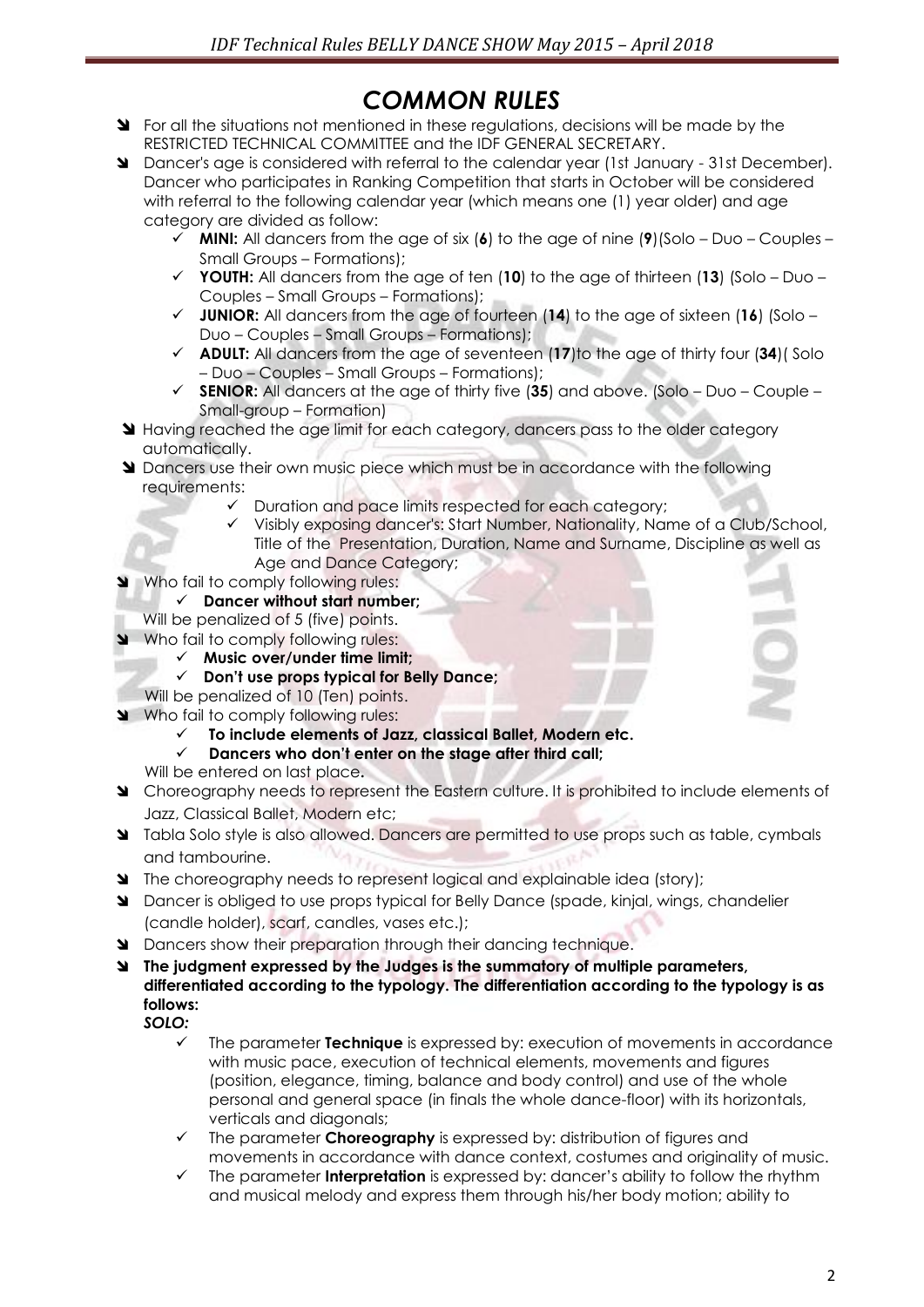apply adequate movements and technical elements in accordance with music as well as dancer's ability to smoothly continue his/her dance after 'stop', 'pause' or other figures;

#### **DUO/COUPLES:**

- **Technique + Synchronism** is expressed by: execution of movements in accordance with music pace, execution of technical elements, movements and figures (position, elegance, timing, balance and body control) as well as use of the whole personal and general space (in finals the whole dance-floor) with its horizontals, verticals and diagonals, associated together similarity and body movements of both dancers (legs shoulder and upper body);
- **Choreography** is expressed by: distribution of figures and movements in accordance with dance context, costumes and originality of music;
- **Interpretation** is expressed by: dancers' ability to follow the rhythm and musical melody and express them through their body motion; ability to apply adequate movements and technical elements in accordance with music as well as dancers' ability to smoothly continue their dance after 'stop', 'pause' or other figures,

#### **SMALL GROUPS/FORMATIONS:**

- **Technique + Synchronism** is expressed by: execution of movements in accordance with music pace, execution of technical elements, movements and figures (position, elegance, timing, balance and body control) as well as use of the whole personal and general space (in finals the whole dance-floor) with its horizontals, verticals and diagonals, associated together similarity of figures and body movements of all dancers (legs, shoulders and upper body) and timing and precision when executing patterns;
- **Choreography:** distribution of figures and movements in accordance with dance context; use of space with its horizontals, verticals and diagonals; originality of music piece and costumes and their accordance with musical and choreographic context as well as variation of patterns.
- **Artistic Impression and Interpretation** are expressed by: dancers' initial and final presentation (dancers' entry and exit from the dance-floor)and dancers' ability to follow the rhythm and musical melody and express them through their body motion; ability to apply adequate movements and technical elements in accordance with music as well as dancers' ability to smoothly continue their dance after 'stop', 'pause' or other figures;
- All dancers wearing vulgar and/or provocative costumes will be penalised. This rule applies to all categories with minor tolerance to the inferior ones.
- During Competition teachers, group leaders and team/club leaders **are strictly prohibited**  to ask any explanations from the **Adjudicators.** All explanations, information or complaints may be discussed with the **Competition Director**, according to appropriate rules that concern execution of Competition.<br>WALL DANGE LITTERA

www.idfdance.com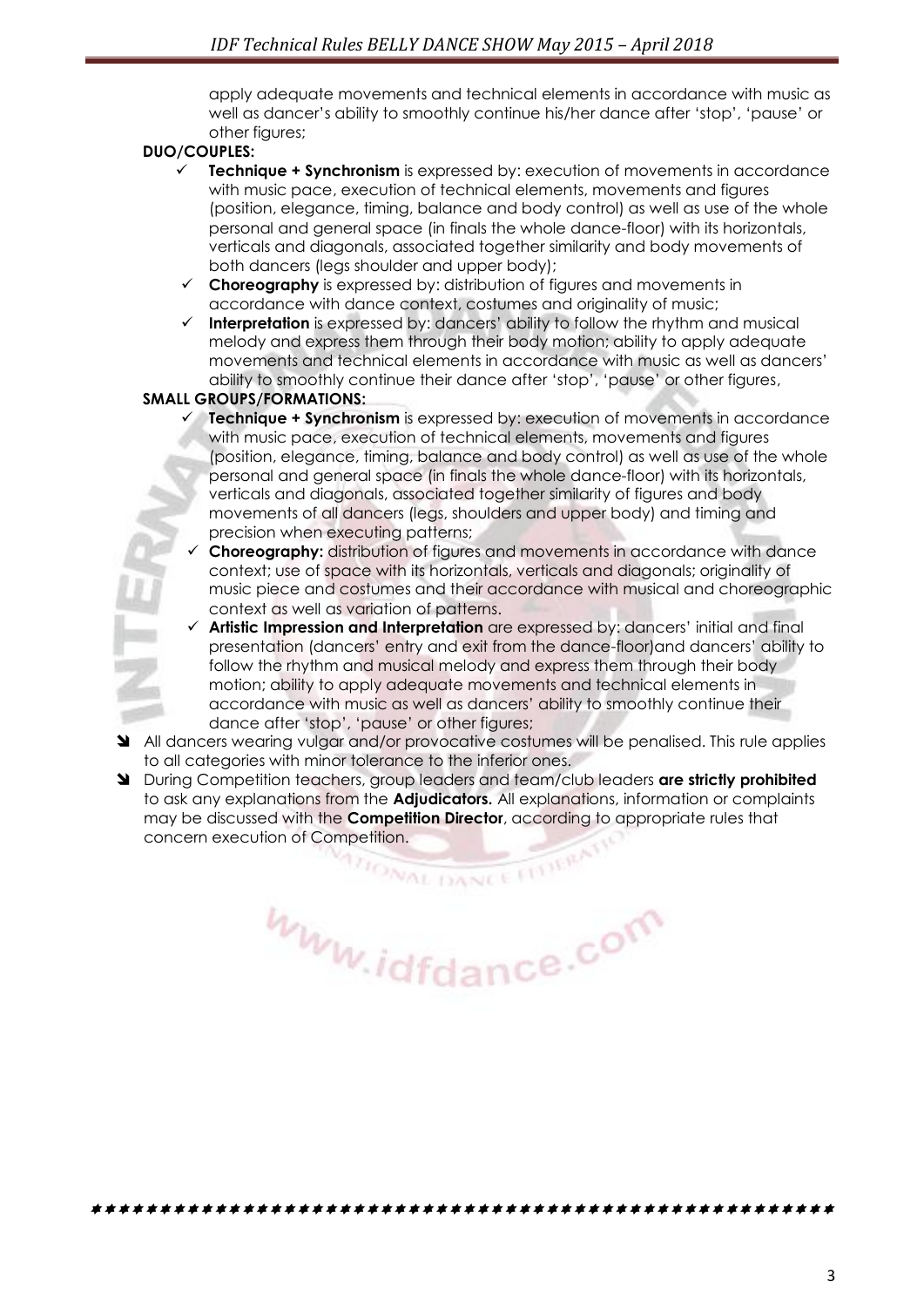# *BELLY DANCE SHOW SOLO*

- *(Male – Female)*
- Having reached the age limit for each category, dancers pass the older category automatically.
- Duration of music pieces must be as follow:

#### **Preliminaries (Federation Music)**

- **MINI – YOUTH – JUNIOR – ADULT - SENIOR:** Track duration from **1':15" Semi-finals and Final (Own Music)**
- **MINI – YOUTH – JUNIOR – ADULT - SENIOR:** Track duration from **1':15"** to **1':45"**

#### *EXECUTION OF COMPETITION*

- Depending on number of participants, each category would start from preliminaries, semifinals or finals respectively;
- **Competition Director**, whenever necessary, may apply modifications to the execution of the competition.

#### *CHARACTERISTIC AND MOVEMENTS*

 Dancer must demonstrate the knowledge acquired to the Jury, through technique of dance, choreography, music interpretation, expressiveness with a fluid and elegant sequence of movements. In this discipline the main evaluation criteria are: Dance Technique and choreography.

*EVALUATION* 

- 
- 
- 

 **TECHNIQUE from three (3) to Thirty (30) points CHOREOGRAPHY from two (2) to Twenty (20) points INTERPRETATION from one (1) to Ten (10) points**

*PENALTIES*  **FALL Five (5) points**

DANCE

www.idfdance.com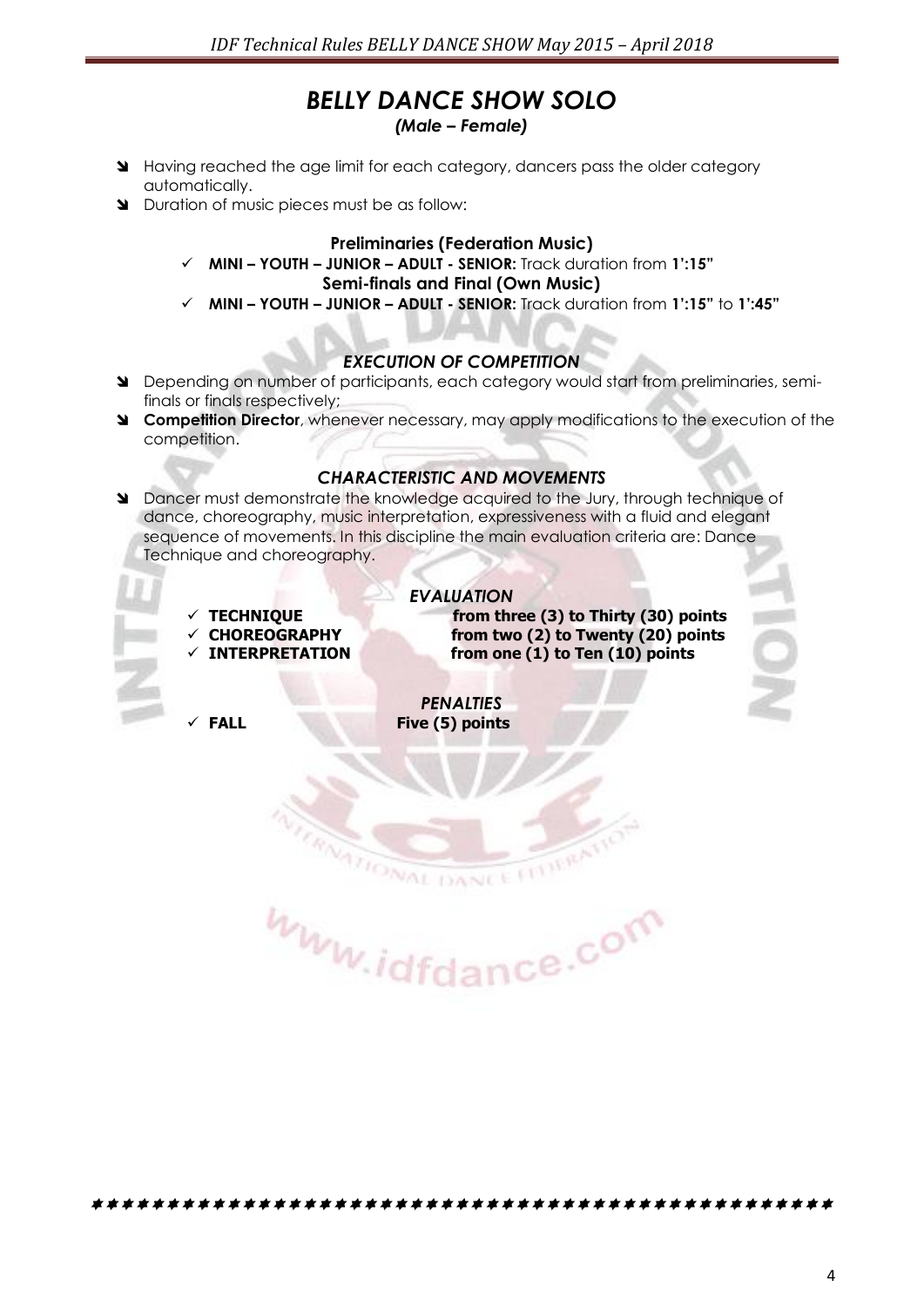# *BELLY DANCE SHOW COUPLE (Male and Female)*

- Belly Dance Show Couple is composed of two (2) dancers where one (1) is male and the other one is female.
- In the case of a couple from mixed age categories (eg. one (1) Youth and one (1) Junior), the couple must participate in the older category;
- They may participate in several dance categories (eg. couples/duos etc.).
- Duration of music pieces must be as follow:

#### **Preliminaries (Federation Music)**

**MINI – YOUTH – JUNIOR – ADULT - SENIOR:** Track duration from **1':30"**

#### **Semi-finals and Final (Own Music)**

**MINI – YOUTH – JUNIOR – ADULT - SENIOR:** Track duration from **1':30"** to **2':00"**

#### *EXECUTION OF COMPETITION*

- Depending on number of participants, each category would start from preliminaries, semifinals or finals respectively;
- **There can be no more than two (2) Couples performing on a dance-floor in preliminaries;**
- In the case when a couple lacks his/her own music in a final, Federation Music will be used:
- **Competition Director**, whenever necessary, may apply modifications to the execution of the competition.

# *CHARACTERISTIC AND MOVEMENTS*

- Couple must demonstrate the knowledge acquired to the Jury, through technique of dance and synchronization, choreography and music interpretation, expressiveness with a fluid and elegant sequence of movements. In this discipline the main evaluation criteria are: Dance Technique and choreography.
- In Final, in order to present dance technique and choreography, a Couple is expected to use the whole available space.

#### *EVALUATION*

- $\checkmark$  TECHNIQUE + SYNCHRONISM from three (3) to Thirty (30) points
- **CHOREOGRAPHY from two (2) to Twenty (20) points**
- 

**INTERPRETATION from one (1) to Ten (10) points**

*PENALTIES*  **FALL Five (5) points**

**RATIONAL DANCE** www.idfdance.com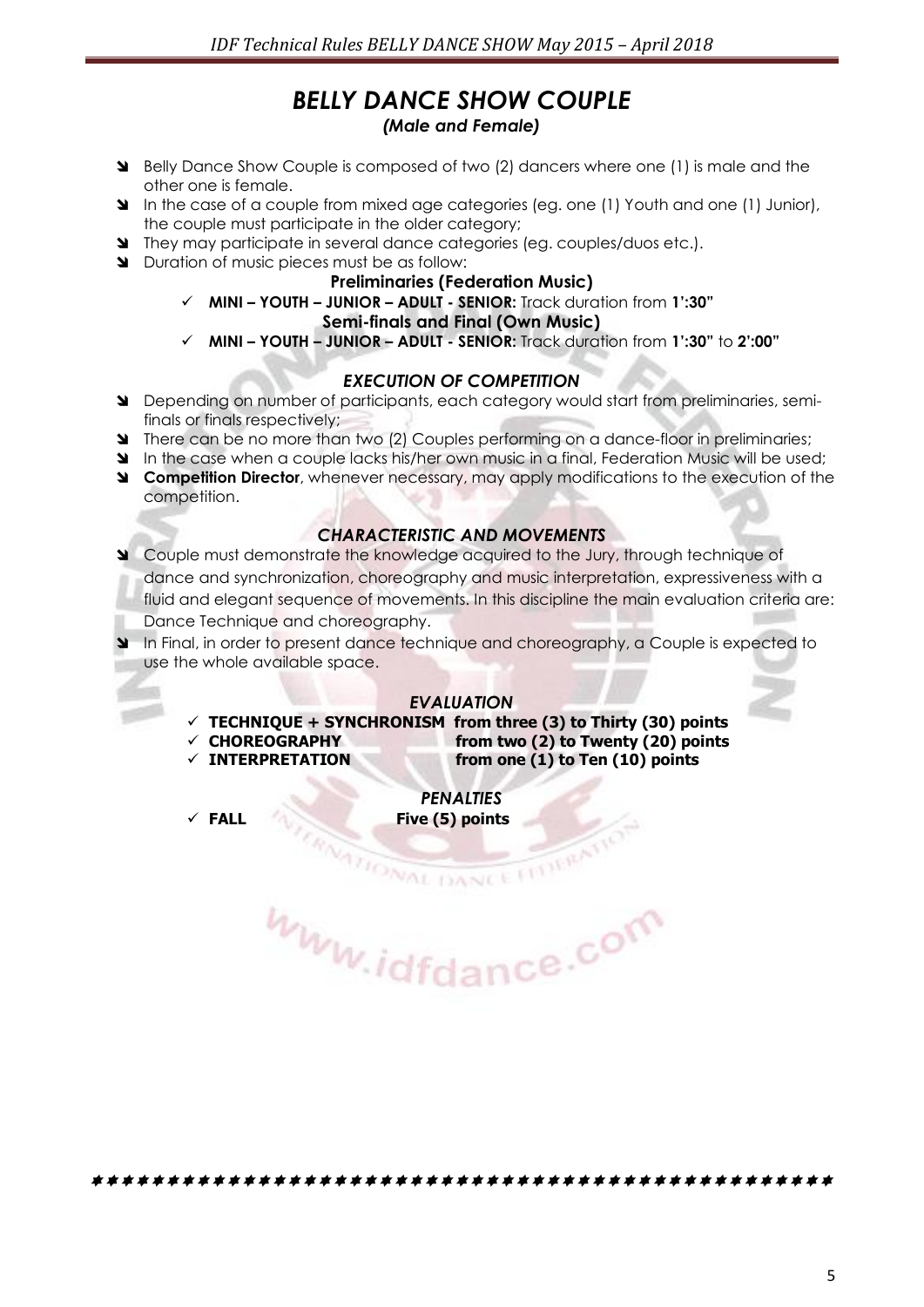# *BELLY DANCE SHOW DUO (Both Males or Both Females)*

- Belly Dance Show Duo is composed of two (2) dancers where both of them are males or females .
- In the case of a duo from mixed age categories (eg. one (1) Youth and one (1) Junior), the duo must participate in the older category;
- They may participate in several dance categories (eg. couples/duos etc.).
- Duration of music pieces must be as follow:

#### **Preliminaries (Federation Music)**

**MINI – YOUTH – JUNIOR – ADULT - SENIOR:** Track duration from **1':30"**

#### **Semi-finals and Final (Own Music)**

**MINI – YOUTH – JUNIOR – ADULT - SENIOR:** Track duration from **1':30"** to **2':00"**

#### *EXECUTION OF COMPETITION*

- Depending on number of participants, each category would start from preliminaries, semifinals or finals respectively;
- There can be no more than two (2) Duo performing on a dance-floor in preliminaries;
- In the case when a couple lacks his/her own music in a final, Federation Music will be used:
- **Competition Director**, whenever necessary, may apply modifications to the execution of the competition.

### *CHARACTERISTIC AND MOVEMENTS*

- Duo must demonstrate the knowledge acquired to the Jury, through technique of dance and synchronization, choreography and music interpretation, expressiveness with a fluid and elegant sequence of movements. In this discipline the main evaluation criteria are: Dance Technique and choreography.
- In Final, in order to present dance technique and choreography, a Duo is expected to use the whole available space.

#### *EVALUATION*

- $\checkmark$  TECHNIQUE + SYNCHRONISM from three (3) to Thirty (30) points
- 
- 

 **CHOREOGRAPHY from two (2) to Twenty (20) points INTERPRETATION from one (1) to Ten (10) points**

*PENALTIES*  **FALL Five (5) points**

**RATIONAL DANCE** www.idfdance.com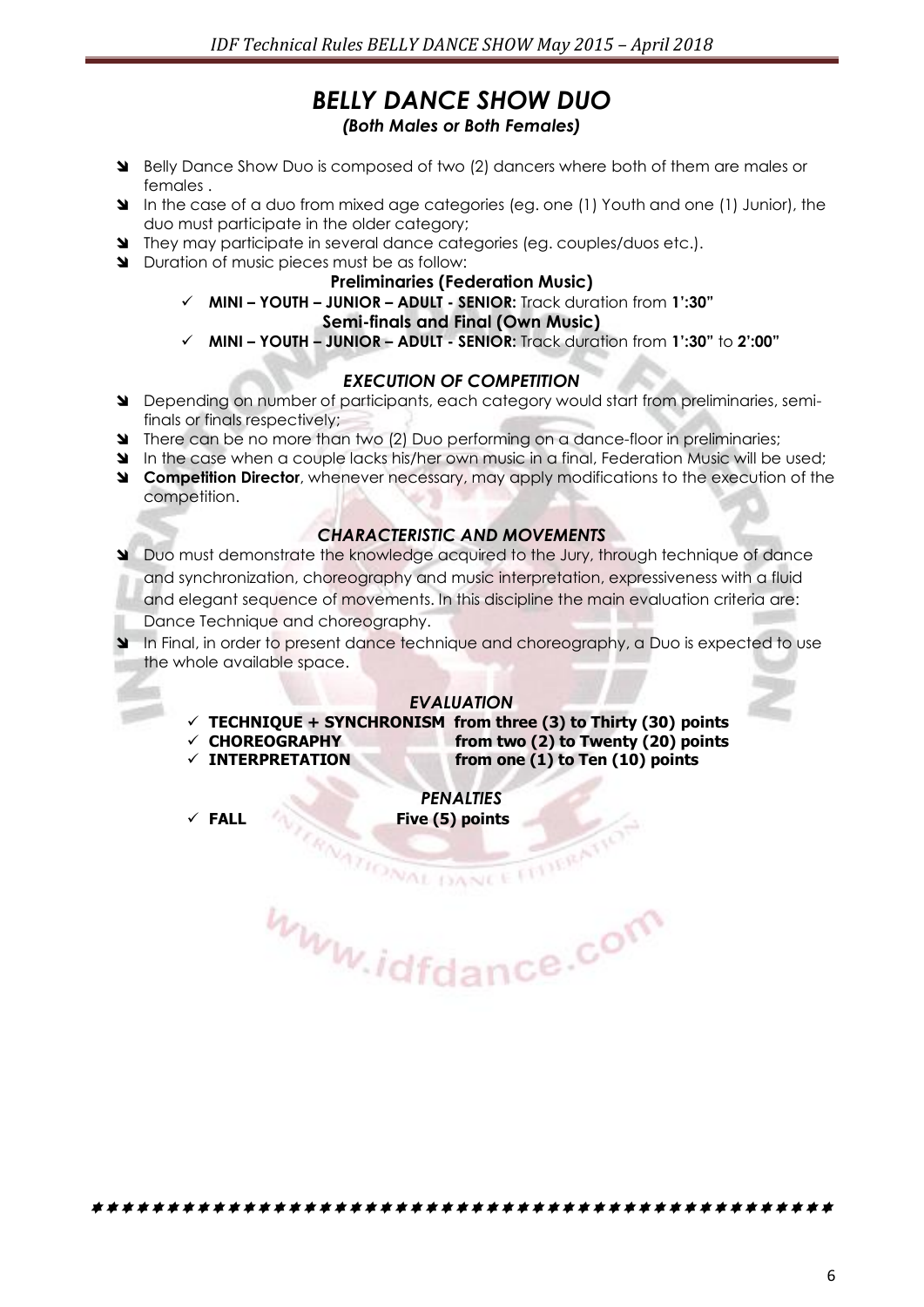# *BELLY DANCE SHOW SMALL GROUPS (Between three (3) and Seven (7) dancers)*

- Small-group is composed of minimum number of **three (3)** and maximum number of **seven (7)** dancers.
- Small-groups registered in Youth Junior Adult Senior categories may include dancers from younger age groups;
- In the age category Mini there can be one (1) dancer who is ten (10) years old;
- All clubs are allowed to nominate more than 1 (one) choreographed piece;
- One or more dancers may be nominated and perform both in small-groups and formations;
- **Two (2) dancers are allowed to be nominated and perform in two (2) or more small-groups**;
- **Four (4) dancers are allowed to be nominated and perform in two (2) or more formations.**
- **N** Duration of music pieces must be as follow:

#### **Preliminaries, Semi-finals and Final (Own Music)**

**MINI – YOUTH – JUNIOR – ADULT - SENIOR:** Track duration from **2':00"** to **2':30"**

#### *EXECUTION OF COMPETITION*

- Depending on number of participants, each category would start from preliminaries, semifinals or finals respectively;
- Preliminaries, semi-finals and finals are held with only one (1) Small Group performing on a dance-floor at time;
- In the case when a Small Group lacks its own music in a final, Federation Music will be used;
- **Competition Director**, whenever necessary, may apply modifications to the execution of the competition.

#### *CHARACTERISTIC AND MOVEMENTS*

- Small Group must demonstrate the knowledge acquired to the Jury, through technique of dance and synchronism, choreography, music interpretation, expressiveness with a fluid and elegant sequence of movements. In this discipline the main evaluation criteria are: Dance Technique and choreography.
- In order to present dance technique and choreography, a small-group is expected to use the whole available space.

#### *EVALUATION*

- 
- 
- **TECHNIQUE + SYNCHRONISM from three (3) to Thirty (30) points** from two (2) to Twenty (20) points
- $\checkmark$  ARTISTIC IMPRESSION + INTERPRETATION from one (1) to Ten (10) points

*PENALTIES*  FILL WWW.idfdance.com

VA AIR E